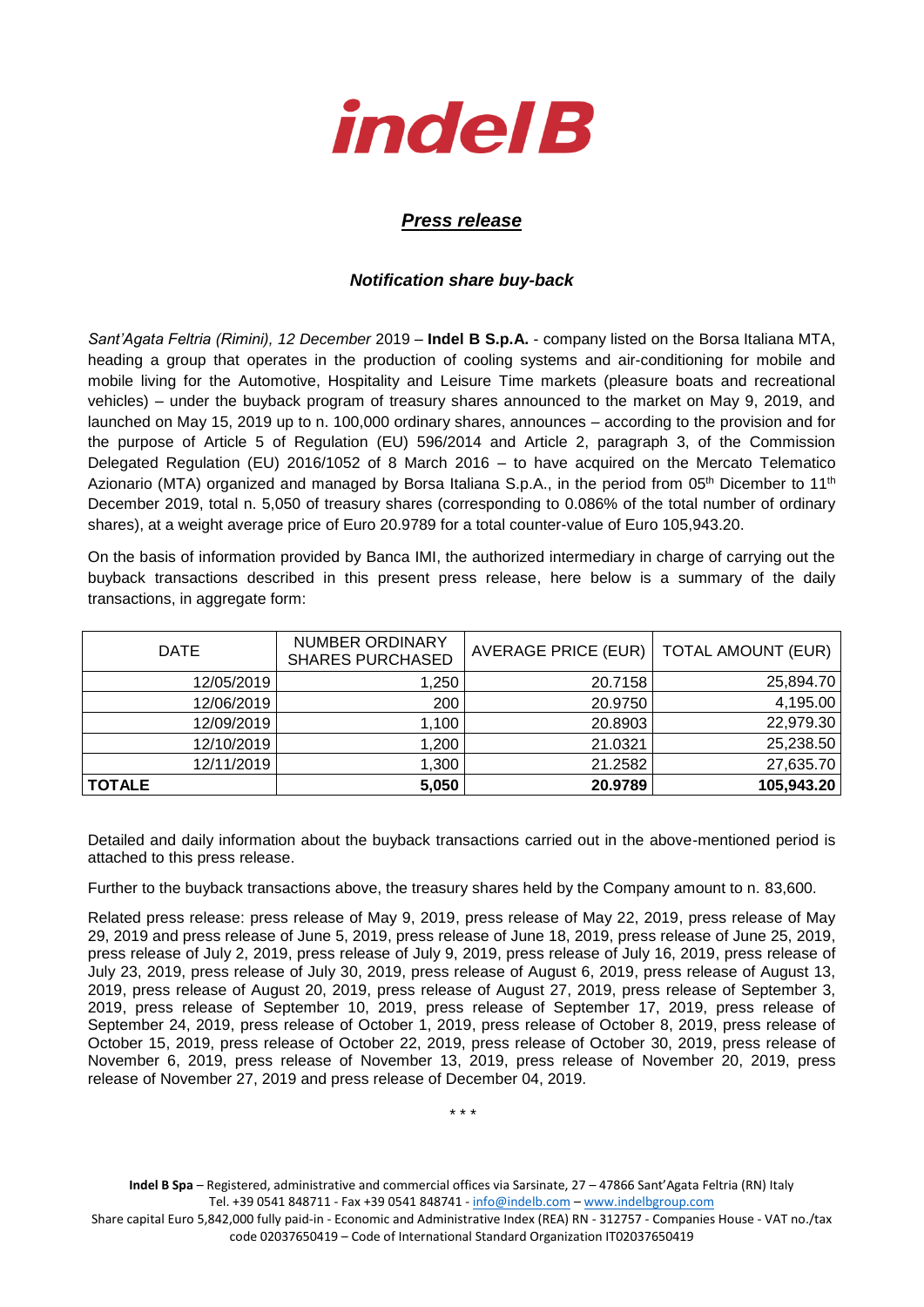This press release is available to the public at the Company's registered office, at Borsa Italiana, on the storage mechanism authorised by Consob "**1info**" [\(www.1info.it\)](file:///C:/Users/ddelietovollaro/AppData/Local/Microsoft/Windows/INetCache/Content.Outlook/T87B94UR/www.1info.it) and in the specific sections of the website [www.indelbgroup.com.](http://www.indelbgroup.com/)

\* \* \*

*Indel B S.p.A. is a company listed on the MTA segment of the Italian stock exchange and is controlled by AMP.FIN S.r.l., in turn held entirely by the Berloni family. Indel B S.p.A. heads an important Group that operates worldwide and*  has been active for the last 50 years in the mobile cooling sector applicable to the Automotive, Leisure time and *Hospitality cooling segments. The Group also operates in mobile climate control, with specific reference to the Automotive market, represented by commercial vehicles, minibuses, ambulances, agricultural and earth-moving machinery, and in the Cooling Appliances sector, which mainly comprises cellars for storing wine and small refrigerators for storing milk. The company has a market cap of approximately Euro 124 million.* 

## **Contact details**

| <i>INDEL B</i><br><b>POLYTEMS HIR</b><br><b>FAST-COM</b><br>Controller & IR<br>IR and Financial Disclosures<br><b>Media Relations</b><br>Consuelo Vagnini<br>Bianca Fersini Mastelloni<br>Paolo Santagostino<br>+39 0541 848 855<br>+39 06.69923324; +39 336742488<br>+39 349 3856585<br>consuelo.vagnini@indelb.com<br>b.fersini@polytemshir.it<br>paolo.santagostino@fast-com.it |  |
|------------------------------------------------------------------------------------------------------------------------------------------------------------------------------------------------------------------------------------------------------------------------------------------------------------------------------------------------------------------------------------|--|
|------------------------------------------------------------------------------------------------------------------------------------------------------------------------------------------------------------------------------------------------------------------------------------------------------------------------------------------------------------------------------------|--|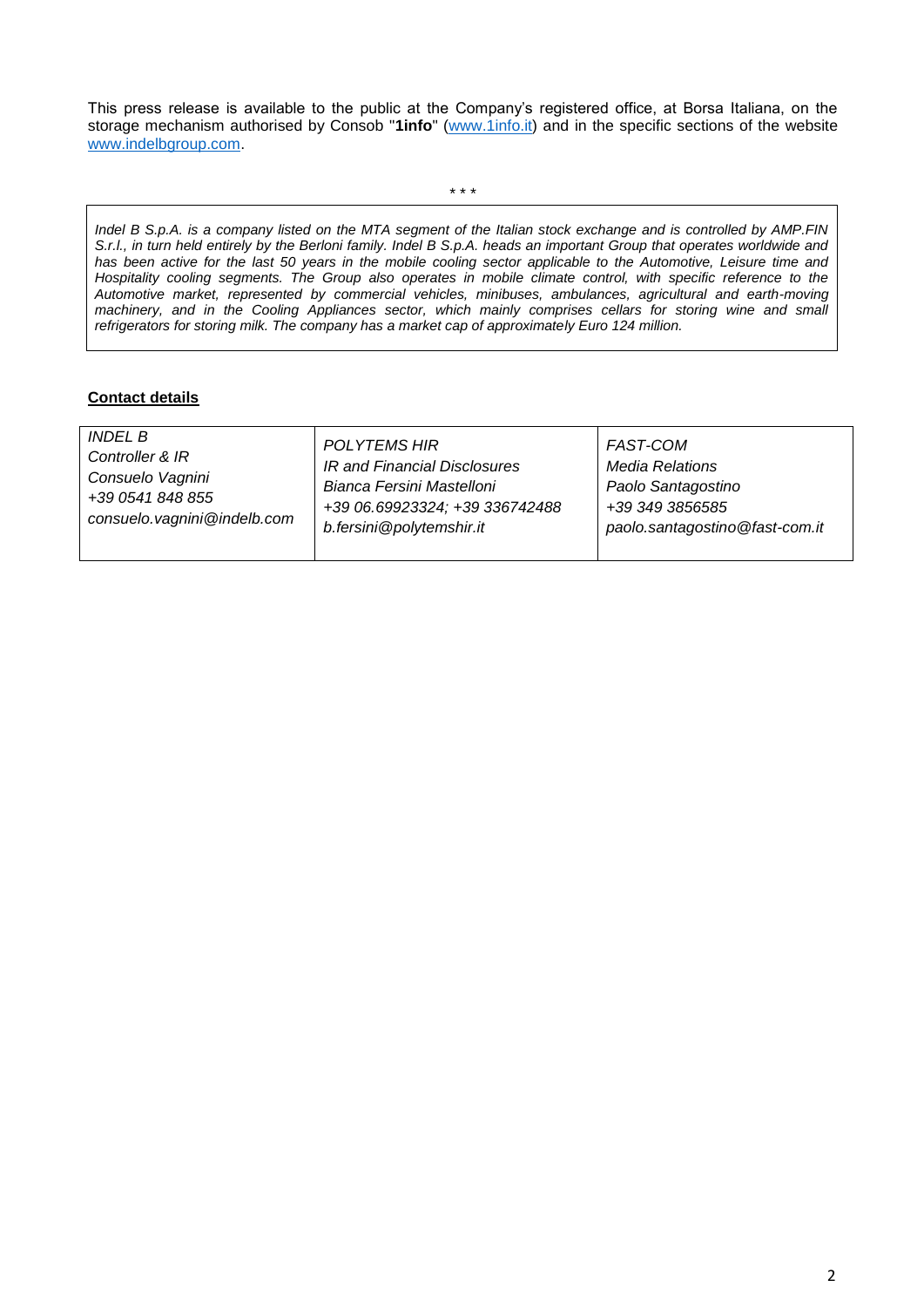## **Attached**

| Fill ID   | <b>Fill Date</b>    | <b>Fill Time</b> | <b>Fill Qty</b>           | <b>Fill Price</b> |
|-----------|---------------------|------------------|---------------------------|-------------------|
| AGdjJlf8Y | 05/12/2019          | 16:46:47         | 150                       | 21                |
| AGdjJlesA | 05/12/2019          | 16:40:41         | 22                        | 20,8              |
| AGdjJleE9 | 05/12/2019          | 16:23:29         | 128                       | 20,7              |
| AGdjJleE8 | 05/12/2019          | 16:23:29         | 52                        | 20,7              |
| AGdjJldrH | 05/12/2019          | 16:14:58         | 88                        | 20,8              |
| AGdjJldrG | 05/12/2019          | 16:14:58         | 112                       | 20,8              |
| AGdjJldnr | 05/12/2019          | 16:13:07         | 33                        | 20,7              |
| AGdjJlbL3 | 05/12/2019          | 15:09:43         | 50                        | 20,7              |
| AGdjJlaxT | 05/12/2019          | 14:56:39         | 15                        | 20,7              |
| AGdjJla69 | 05/12/2019          | 14:26:10         | 85                        | 20,7              |
| AGdjJla68 | 05/12/2019          | 14:26:10         | 40                        | 20,7              |
| AGdjJIYW1 | 05/12/2019          | 13:19:49         | 55                        | 20,6              |
| AGdjJIYW2 | 05/12/2019          | 13:19:49         | 125                       | 20,6              |
| AGdjJIUdr | 05/12/2019          | 11:11:16         | 95                        | 20,6              |
| AGdjJIRP8 | 05/12/2019          | 09:52:31         | 100                       | 20,6              |
| AGdjJIQRJ | 05/12/2019          | 09:34:22         | 70                        | 20,6              |
| AGdjJIQRI | 05/12/2019          | 09:34:22         | 30                        | 20,6              |
|           |                     |                  |                           |                   |
| AGocP5tbW | 06/12/2019          | 15:54:32         | 50                        | 21                |
| AGocP5tbQ | 06/12/2019          | 15:54:30         | 50                        | 21                |
| AGocP5hlu | 06/12/2019          | 09:18:04         | 50                        | 21                |
| AGocP5hlv | 06/12/2019          | 09:18:04         | 50                        | 20,9              |
|           |                     |                  |                           |                   |
| AHLHgTpYy | 09/12/2019          | 17:11:23         | 100                       | 21                |
| AHLHgTp5i | 09/12/2019          | 17:02:16         | 6                         | 21                |
| AHLHgTp23 | 09/12/2019          | 17:00:45         | 94                        | 21                |
| AHLHgTooR | 09/12/2019          | 16:54:14         | 124                       | 21                |
| AHLHgToo5 | 09/12/2019 16:54:06 |                  | 100                       | 21                |
| AHLHgTo1u | 09/12/2019          | 16:32:43         | 100                       | 21                |
| AHLHgTmtW | 09/12/2019          | 16:03:49         | 26                        | 20,8              |
| AHLHgTkil | 09/12/2019          | 15:11:37         | 119                       | 20,8              |
| AHLHgTiYO | 09/12/2019          | 14:08:02         | 31                        | 20,8              |
| AHLHgTfL1 | 09/12/2019          | 11:59:36         | 148                       | 20,8              |
| AHLHgTfKv | 09/12/2019          | 11:59:33         | $\sqrt{2}$                | 20,8              |
| AHLHgTd5s | 09/12/2019          | 10:45:55         | 55                        | 20,7              |
| AHLHgTcTj | 09/12/2019          | 10:26:01         | 95                        | 20,8              |
| AHLHgTaus | 09/12/2019          | 09:44:52         | 100                       | 20,8              |
|           |                     |                  |                           |                   |
| AHWAmHA2L | 10/12/2019          | 17:26:54         | $\ensuremath{\mathsf{3}}$ | 21,1              |
| AHWAmH8EI | 10/12/2019          | 17:00:00         | 150                       | 21,1              |
| AHWAmH8E0 | 10/12/2019          | 16:59:52         | 200                       | 21,1              |

**Indel B Spa** – Registered, administrative and commercial offices via Sarsinate, 27 – 47866 Sant'Agata Feltria (RN) Italy Tel. +39 0541 848711 - Fax +39 0541 848741 - [info@indelb.com](mailto:info@indelb.com) – [www.indelbgroup.com](http://www.indelbgroup.com/)

Share capital Euro 5,842,000 fully paid-in - Economic and Administrative Index (REA) RN - 312757 - Companies House - VAT no./tax code 02037650419 – Code of International Standard Organization IT02037650419